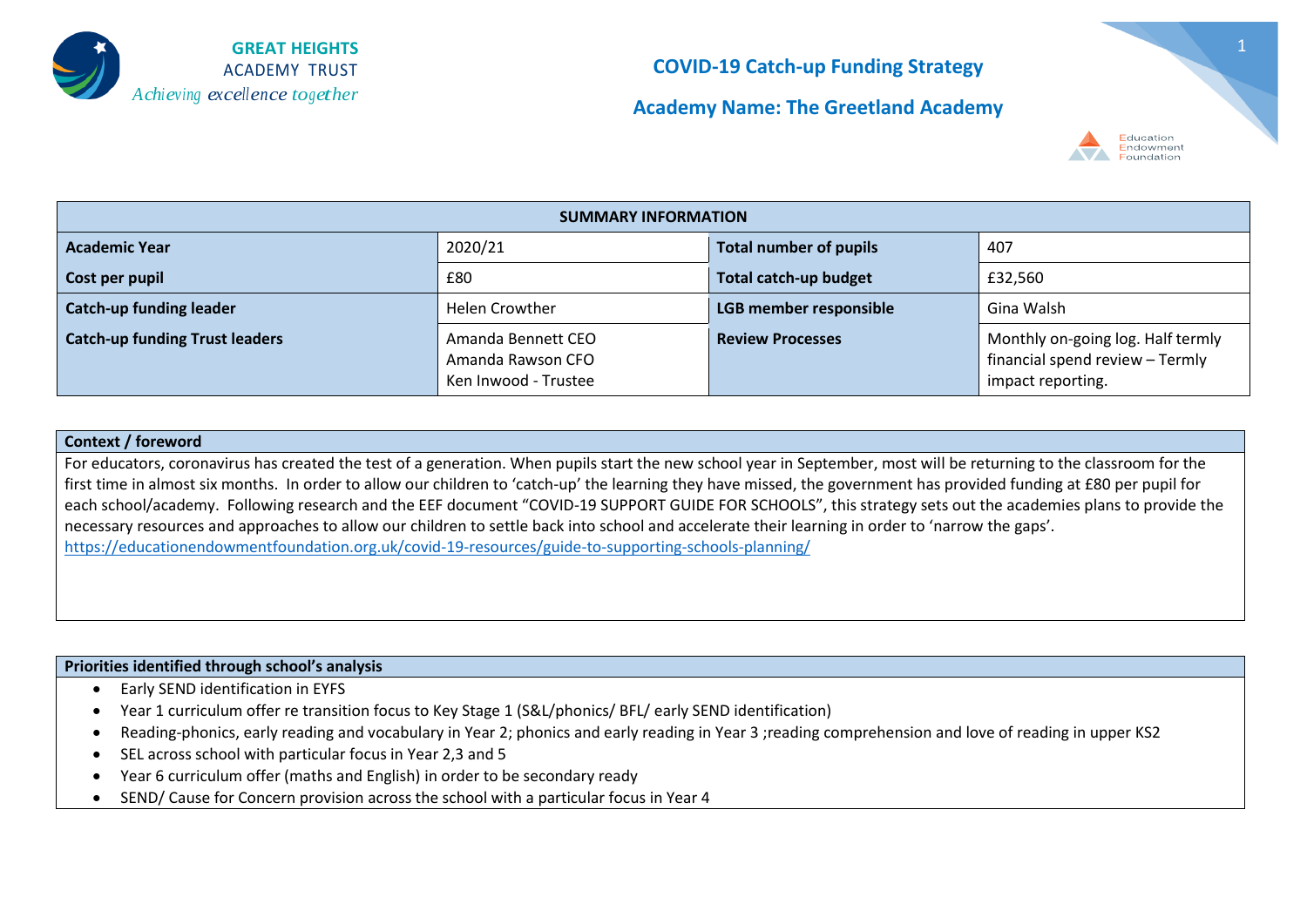

### **Academy Name: The Greetland Academy**

## **EEF GUIDE TO SUPPORTING SCHOOL PLANNING (2020-21) – TIERED MODEL – Catch-up focussed model**

#### **1 - TEACHING**

- Quality First Teaching supported by evidence informed CPD for teachers and support staff.
- A broad and engaging curriculum that focuses on vocabulary acquisition and application of basic skills.
- Frequent low stakes testing to ensure all students, and in particular disadvantaged students, experience success and celebrate the acquisition of knowledge.
- Maintain our existing CPD focus on Literacy and introduce further CDP on metacognition through a logical and well-sequenced plan to support and sustain high quality teaching.
- Continued deliberately reduce workload to aid staff wellbeing and enable high-quality responsive teaching based on formative assessment and diagnostics.
- Whole school implementation of EEF Metacognition Guidance with a trained trainer on the leadership team to ensure sustainability.
- Continued whole school focus on oracy including introducing continuous provision in Year 1 to support this.
- Additional support for early career teachers through the Early Career Framework and bespoke in-house CPD.



#### **2 – TARGETED ACADEMIC SUPPORT**

- Same-day intervention including daily phonics catch-up.
- Specific intervention programmes led by both teachers and trained Teaching Assistants using research led diagnostics and programmes (WELLCOMM, NELI, Reading Fluency Intervention).
- Research School led metacognition CPD to ensure high-quality teaching.
- Teacher-led targeted group teaching for Year 6 pupils (3-way split).
- 1:1 teacher led catch-up sessions in KS1.

#### **3 – WIDER STRATEGIES**

- Extensive outdoor learning provision including cluster Forest School offer.
- Breakfast Club provision continued.
- Symbiosis between whole school offer (SDP), Catch-up Plan and Pupil Premium Strategy.
- Use of Seesaw to maintain high level of parental engagement and provide additional support materials.
- Introduction of Restorative Justice approach for behaviour across the school and a refocus on whole class rewards.
- PSHCE curriculum supporting emotional wellbeing including bespoke re engagement appendix created by our Assistant Head.
- •Whole School poetry re engagement project to support emotional well-being.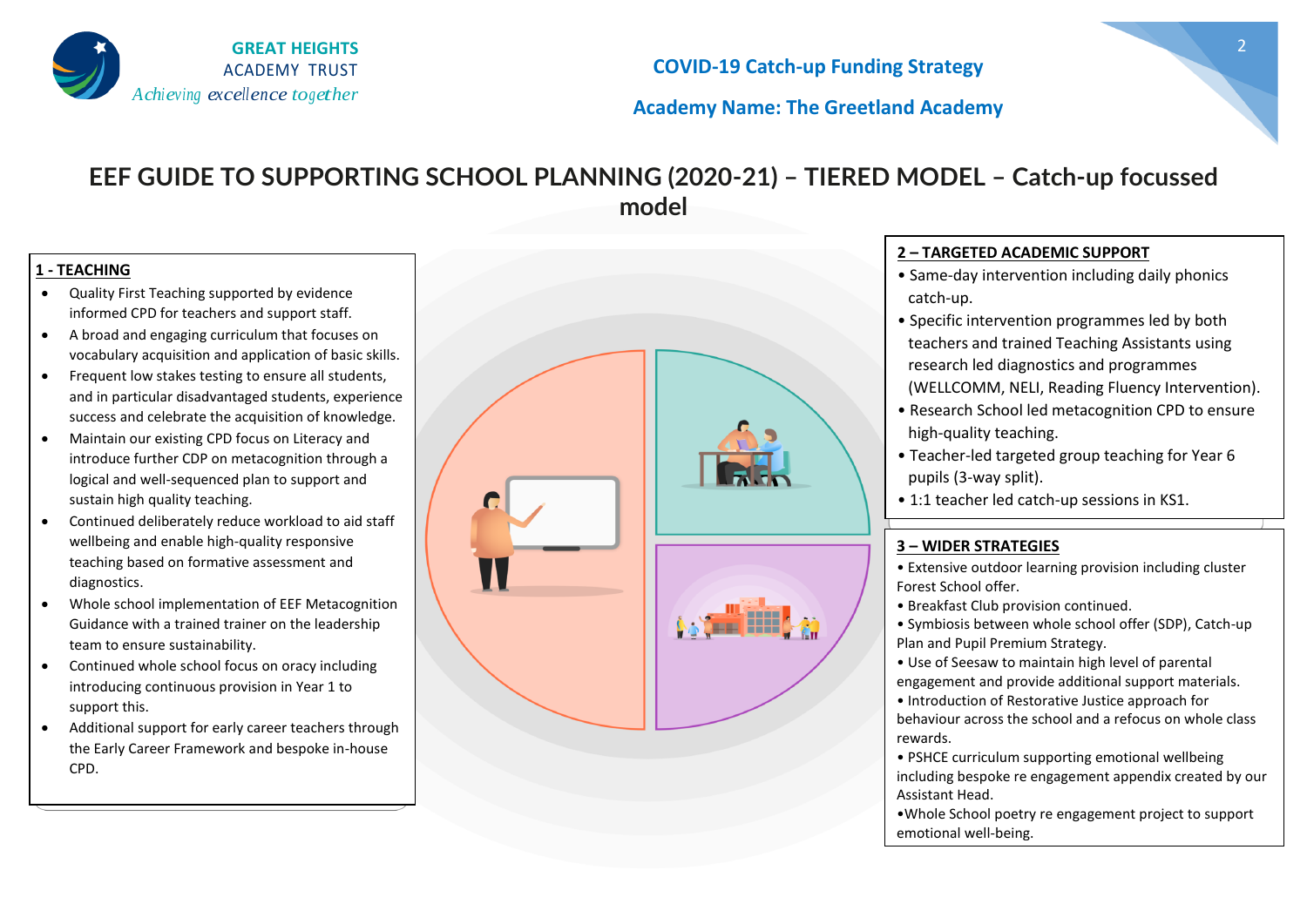

## **Academy Name: The Greetland Academy**

### **IMPLEMENTATION PLAN FOR CATCH-UP**

| 1. AREA IN NEED OF<br><b>CATCH-UP</b>                                                                                                                                                                                                                                       | <b>3.INTERVENTION DESCRIPTION</b>                                                                                                                                                                                                                                              | 4. IMPLEMENTATION ACTIVITIES                                                                                                                                                                                                                                                                                                                                                                                                                                                                                                                                                         | <b>5.IMPLEMENTATION OUTCOMES</b>                                                                                                                                                                                                                                                                                                                                                                                                                                                                                                                                                                                                                                                                    | 2. FINAL OUTCOMES - including<br>expected impact                                                                                                                                                                                                                                                                                                                                                                                                                                           |
|-----------------------------------------------------------------------------------------------------------------------------------------------------------------------------------------------------------------------------------------------------------------------------|--------------------------------------------------------------------------------------------------------------------------------------------------------------------------------------------------------------------------------------------------------------------------------|--------------------------------------------------------------------------------------------------------------------------------------------------------------------------------------------------------------------------------------------------------------------------------------------------------------------------------------------------------------------------------------------------------------------------------------------------------------------------------------------------------------------------------------------------------------------------------------|-----------------------------------------------------------------------------------------------------------------------------------------------------------------------------------------------------------------------------------------------------------------------------------------------------------------------------------------------------------------------------------------------------------------------------------------------------------------------------------------------------------------------------------------------------------------------------------------------------------------------------------------------------------------------------------------------------|--------------------------------------------------------------------------------------------------------------------------------------------------------------------------------------------------------------------------------------------------------------------------------------------------------------------------------------------------------------------------------------------------------------------------------------------------------------------------------------------|
| Focus: Year 1 curriculum<br>offer re transition focus<br>to Key Stage 1<br>(S&L/Phonics/ BFL/ Early<br>SEND identification)<br>Reasons: lack of<br>transition in Summer<br>2020, high needs cohort<br>with specific SEND<br>issues, incomplete EYFS<br>year                 | Additional support for phonics<br>learning<br><b>Additional SALT interventions</b><br>$\bullet$<br>and curriculum initiatives<br>SEND support for targeted pupils<br>$\bullet$<br>Continuation of EYFS curriculum<br>$\bullet$<br>with areas of provision                      | Additional TA led phonics<br>$\bullet$<br>intervention daily (1 hour per<br>day - £2390.70 per year)<br>Training of TA to deliver NELI<br>$\bullet$<br>intervention (£350 resources +<br>£195 training)<br>NELI intervention 1hr per day<br>week (1 hour per day - £2390.70<br>per year)<br>Implementation of Talk Through<br>$\bullet$<br>Stories (resources £118.22)<br>Educational psychologist support<br>for specific pupils (2 days<br>additional support £950)<br>Set up of areas of effective<br>$\bullet$<br>continuous provision, including<br>outdoors<br>Total: £6394.62 | Increased confidence and phonic<br>knowledge within Year One<br>cohort. All children at expected<br>levels based on starting point.<br>Increased provision for evidence-<br>$\bullet$<br>based SALT interventions<br>Language rich curriculum<br>content and specific teaching of<br>language and vocabulary<br>Targeted strategies and bespoke<br>support for those pupils who<br>require additional support for<br>learning.<br>Learning needs are met for the<br>$\bullet$<br>highest needs pupils in Y1.<br>SEND provision evidenced<br>$\bullet$<br>through appropriate records<br>Developmentally appropriate<br>$\bullet$<br>curriculum provision - including<br>timetabled outdoor learning | Consistent percentage pass rate<br>$\bullet$<br>in phonics screening test despite<br>missed curriculum in YR<br>SALT assessments (through NELI<br>and Wellcom) show increased<br>language development in<br>targeted pupils.<br>Improved language outcomes for<br>all demonstrated through<br>reading and writing.<br>Improved outcomes for high<br>needs pupils, measured through<br>small steps assessment and IEP<br>provision.<br>Improved outcomes for all Y1<br>$\bullet$<br>pupils. |
| Focus: Reading-phonics,<br>early reading and<br>vocabulary in Year 2;<br>phonics and early<br>reading in Year 3;<br>reading in upper KS2<br><b>Reasons: curriculum</b><br>deficit from academic<br>year 2019-20 requiring<br>catch-up, lag requires<br>skill development in | Developing expertise and QFT in<br>phonics in Year three<br>Development of vocabulary<br>$\bullet$<br>within the curriculum in Year 2 to<br>support writing and reading<br>comprehension<br>Reading scheme development to<br>support comprehension and<br>reading for pleasure | Letters and Sounds training for<br>$\bullet$<br>Y3 teachers (£200)<br>Implementation of Talk Through<br>$\bullet$<br>Stories in Y2 (resources £118.22)<br>Purchase of books for KS2 to<br>$\bullet$<br>ensure reading scheme matches<br>needs of current<br>pupils(£2832.25)<br>Purchase of Bug Club<br>$\bullet$<br>subscription to ensure all pupils<br>can access online reading books                                                                                                                                                                                            | Increased confidence and phonic<br>knowledge within both cohorts.<br>All children at expected levels<br>based on starting point.<br>Increased confidence and skills in<br>teacher delivery of phonics in<br>Year Three<br>Language rich curriculum<br>$\bullet$<br>content and specific teaching of<br>language and vocabulary                                                                                                                                                                                                                                                                                                                                                                      | Improved reading outcomes<br>$\bullet$<br>across year groups two and<br>three, ensuring catch-up of those<br>who have regressed during<br>school closures.<br>Improved language outcomes for<br>Year 2 demonstrated through<br>reading and writing.                                                                                                                                                                                                                                        |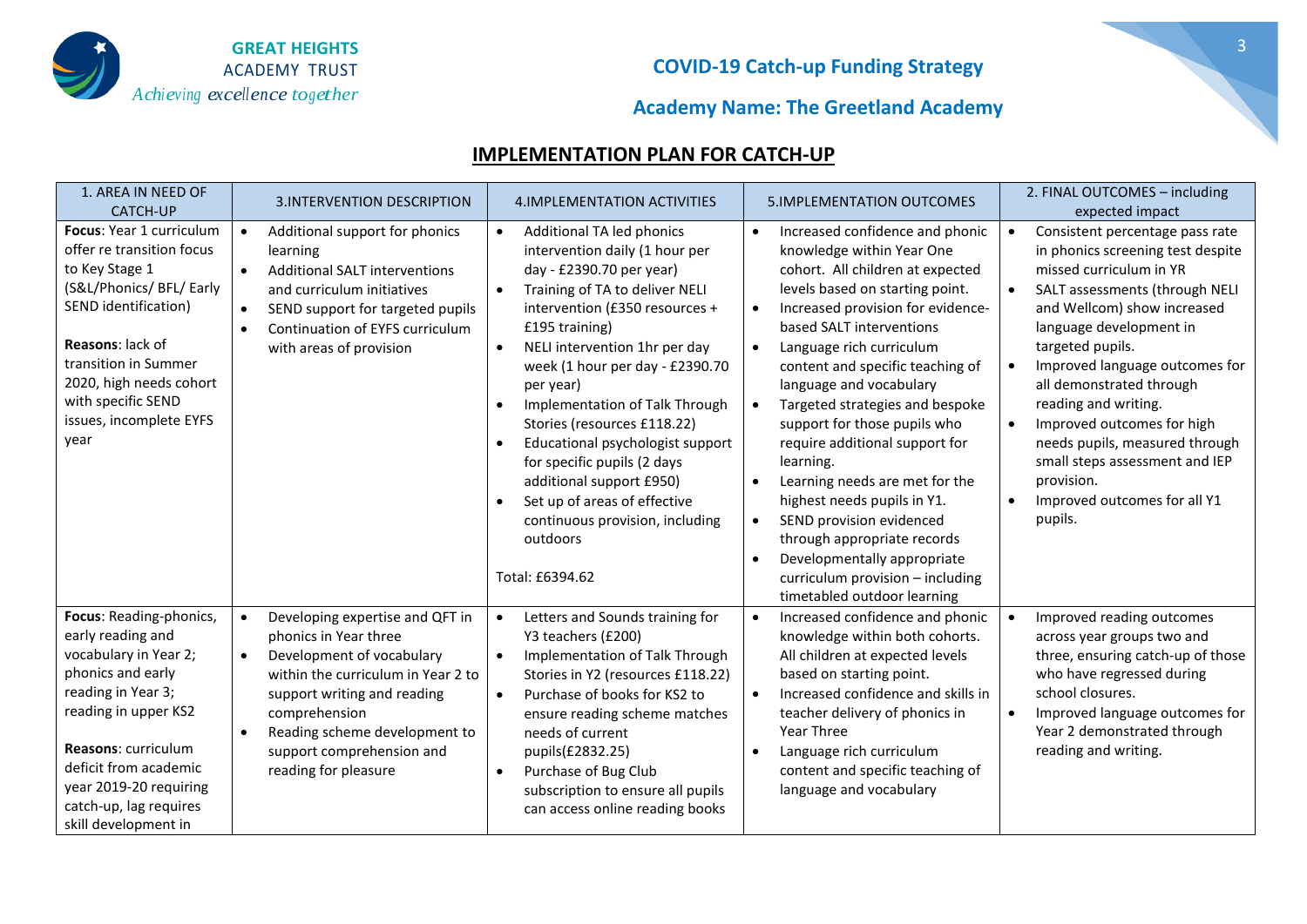

# **Academy Name: The Greetland Academy**

| additional areas,<br>development of<br>renewed reading<br>resources to re-engage<br>learners                                                                                                                                                                           |                                                                                                                                                                                                      | (particularly when isolating at<br>home) (£952.75)<br>Total: £4103.22                                                                                                                                                                                                    | Age and stage appropriate<br>$\bullet$<br>reading scheme which meets the<br>needs of all pupils.<br>Reading scheme accessible to all<br>$\bullet$<br>pupils, including those isolating.                                       | Improved engagement with<br>$\bullet$<br>home reading across KS2,<br>particularly in low ability readers.                                                |
|------------------------------------------------------------------------------------------------------------------------------------------------------------------------------------------------------------------------------------------------------------------------|------------------------------------------------------------------------------------------------------------------------------------------------------------------------------------------------------|--------------------------------------------------------------------------------------------------------------------------------------------------------------------------------------------------------------------------------------------------------------------------|-------------------------------------------------------------------------------------------------------------------------------------------------------------------------------------------------------------------------------|----------------------------------------------------------------------------------------------------------------------------------------------------------|
| Focus: SEL across school<br>with particular focus in<br>Year 2,3 and 5<br>Reasons: Key year<br>groups displaying<br>increased SEL concerns<br>post school closures.<br>Older pupils requiring re-<br>engagement in learning<br>following prolonged<br>absence.         | Enhancement of SEL support for<br>vulnerable pupils<br>Initiatives to regain feelings of<br>$\bullet$<br>belonging and community within<br>key year groups                                           | Appointment of learning mentor<br>$\bullet$<br>with allocated 2.5 hours per<br>week to each Year group<br>(E4334.25)<br>Year 5 podcast project<br>$\bullet$<br>Whole school poetry<br>reengagement project<br>Total: £4334.25                                            | Bespoke and appropriate social,<br>$\bullet$<br>emotional support for pupils<br>with the highest need.                                                                                                                        | Pupils are more able to self-<br>$\bullet$<br>regulate and express their<br>emotions.<br>Improved self-esteem and self-<br>awareness in targeted pupils. |
| Focus: Year 6 curriculum<br>offer (maths and English)<br>in order to be secondary<br>ready<br>Reasons: Rapid and<br>sustained catch-up<br>needed following<br>prolonged absence.                                                                                       | Enhanced curriculum offer to<br>support catch-up learning<br>Additional support to encourage<br>$\bullet$<br>fluency of reading                                                                      | Year six small group teaching for<br>$\bullet$<br>English and Maths (2hrs per day<br>£12276)<br>Teacher led reading fluency<br>$\bullet$<br>intervention (training: £192)<br>Total: £12468                                                                               | Targeted learning opportunities<br>in smaller groups to ensure quick<br>and thorough catch up of missed<br>curriculum opportunities.<br>Development of pace and<br>$\bullet$<br>fluency of writing in targeted<br>pupils.     | Year 6 pupils show expected or<br>accelerated progress from their<br>starting points and catch-up any<br>lost learning                                   |
| Focus: SEND/ Cause for<br>Concern provision with a<br>particular focus in Year 4<br>Reason: High needs<br>cohort which need<br>specialist intervention.<br>Cohort struggled with<br>transition to KS2 and<br>now need further<br>support following school<br>closures. | SEND support for targeted pupils<br>Additional SEMH support for<br>learners with low engagement<br>and /or self-esteem.<br>Additional intervention capacity<br>to support specific learning<br>needs | Educational psychology support<br>$\bullet$<br>for Year 4 pupils (3 days £1425)<br>Allocated time with learning<br>$\bullet$<br>mentor one afternoon per week<br>(E1444.75)<br>Additional TA intervention time<br>$\bullet$<br>(1hr per day £2390.70)<br>Total: £5260.45 | Learning needs are met for the<br>highest needs pupils in Y4.<br>SEND provision evidenced<br>$\bullet$<br>through appropriate records<br>Appropriate and timely<br>$\bullet$<br>intervention provision to meet<br>pupil need. | Improved outcomes for high<br>$\bullet$<br>needs pupils, measured through<br>small steps assessment and IEP<br>provision.                                |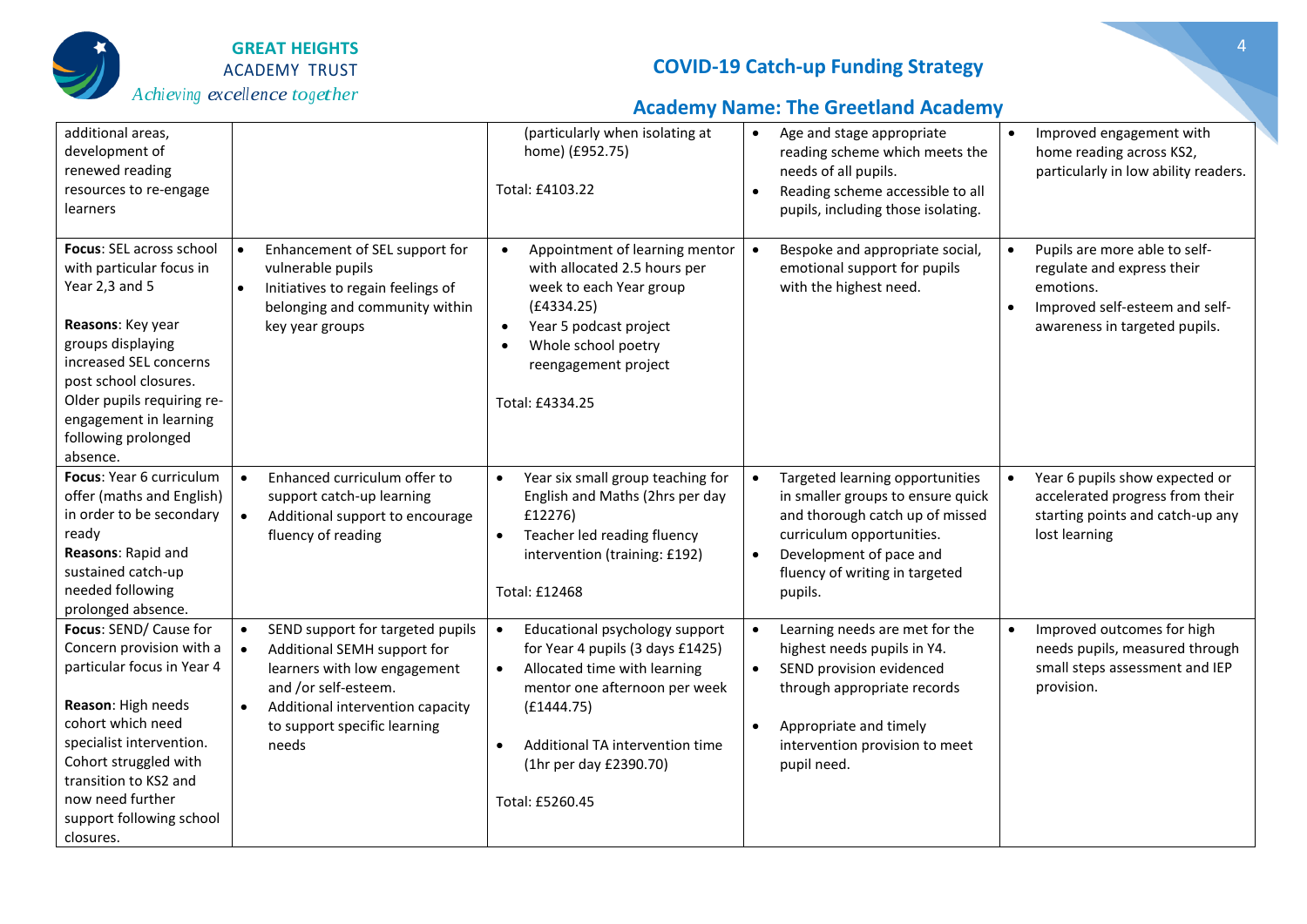

## **Academy Name: The Greetland Academy**

| <b>Grant Funding Overview</b> |  |
|-------------------------------|--|
|-------------------------------|--|

| <b>EEF Tiered Support Areas</b>                                                                  | <b>Specific Spend</b><br><b>Areas</b> | <b>Forecasted Spend</b> | <b>Tranche 1</b><br>position<br><b>Autumn Term</b> | <b>Tranche 2</b><br>position<br><b>Spring Term</b> | <b>Tranche 3</b><br>position<br><b>Summer Term</b> | <b>Final Spend</b> |
|--------------------------------------------------------------------------------------------------|---------------------------------------|-------------------------|----------------------------------------------------|----------------------------------------------------|----------------------------------------------------|--------------------|
| 1. Teaching                                                                                      |                                       |                         |                                                    |                                                    |                                                    |                    |
| CPD in support of quality first Teaching                                                         | x                                     |                         | £675                                               | £1900                                              |                                                    | £2575              |
| CPD/ system leader support for specific intervention<br>training                                 | X                                     |                         | £387                                               |                                                    |                                                    | £387               |
| Subject specific assessment release time for teachers<br>to provide effective feedback to pupils |                                       |                         |                                                    |                                                    |                                                    |                    |
| 2. Targeted Academic Support                                                                     |                                       |                         |                                                    |                                                    |                                                    |                    |
| Staffing to provide small group tuition groups in                                                | x                                     |                         | £ 6482.70                                          | £ 6482.70                                          | £ 6482.70                                          | £19448.10          |
| Staffing to provide 1:1 coaching for  (NOTE - the<br>national coaching programme expected use)   | X                                     |                         | £1926.33<br>(rounded)                              | £1926.33<br>(rounded)                              | £1926.33<br>(rounded)                              | £5779              |
| 3. Wider Strategies                                                                              |                                       |                         |                                                    |                                                    |                                                    |                    |
| Bespoke expertise in the use of technology                                                       |                                       |                         |                                                    |                                                    |                                                    |                    |
| Production of parental guidance materials                                                        |                                       |                         |                                                    |                                                    |                                                    |                    |
| Resources                                                                                        | x                                     |                         | £4371.44                                           |                                                    |                                                    | £4371.44           |
| <b>Total</b>                                                                                     |                                       |                         | £13842.47                                          | £10309.03                                          | £8409.03                                           | £32560.54          |